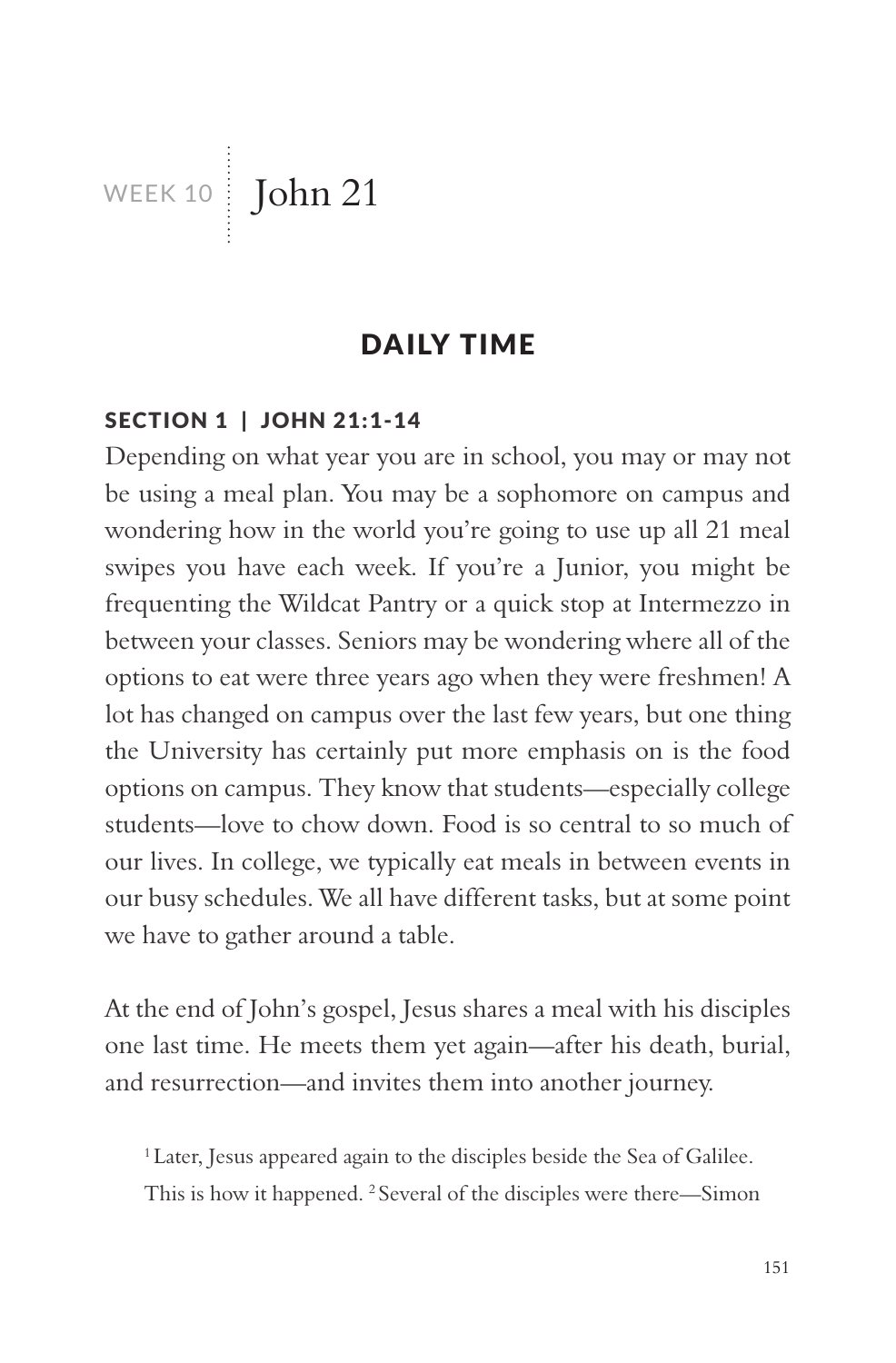Peter, Thomas (nicknamed the Twin), Nathanael from Cana in Galilee, the sons of Zebedee, and two other disciples.

3 Simon Peter said, "I'm going fishing." "We'll come, too," they all said. So they went out in the boat, but they caught nothing all night. <sup>4</sup>At dawn Jesus was standing on the beach, but the disciples couldn't see who he was. 5 He called out, "Fellows, have you caught any fish?" "No," they replied. 6 Then he said, "Throw out your net on the righthand side of the boat, and you'll get some!" So they did, and they couldn't haul in the net because there were so many fish in it. <sup>7</sup> Then the disciple Jesus loved said to Peter, "It's the Lord!" When Simon Peter heard that it was the Lord, he put on his tunic (for he had stripped for work), jumped into the water, and headed to shore. 8 The others stayed with the boat and pulled the loaded net to the shore, for they were only about a hundred yards from shore. <sup>9</sup>When they got there, they found breakfast waiting for them—fish cooking over a charcoal fire, and some bread.

<sup>10</sup> "Bring some of the fish you've just caught," Jesus said. <sup>11</sup> So Simon Peter went aboard and dragged the net to the shore. There were 153 large fish, and yet the net hadn't torn.

<sup>12</sup> "Now come and have some breakfast!" Jesus said. None of the disciples dared to ask him, "Who are you?" They knew it was the Lord. <sup>13</sup> Then Jesus served them the bread and the fish. <sup>14</sup> This was the third time Jesus had appeared to his disciples since he had been raised from the dead.

What do you think Jesus is wanting to teach his disciples by showing them how to get a huge catch?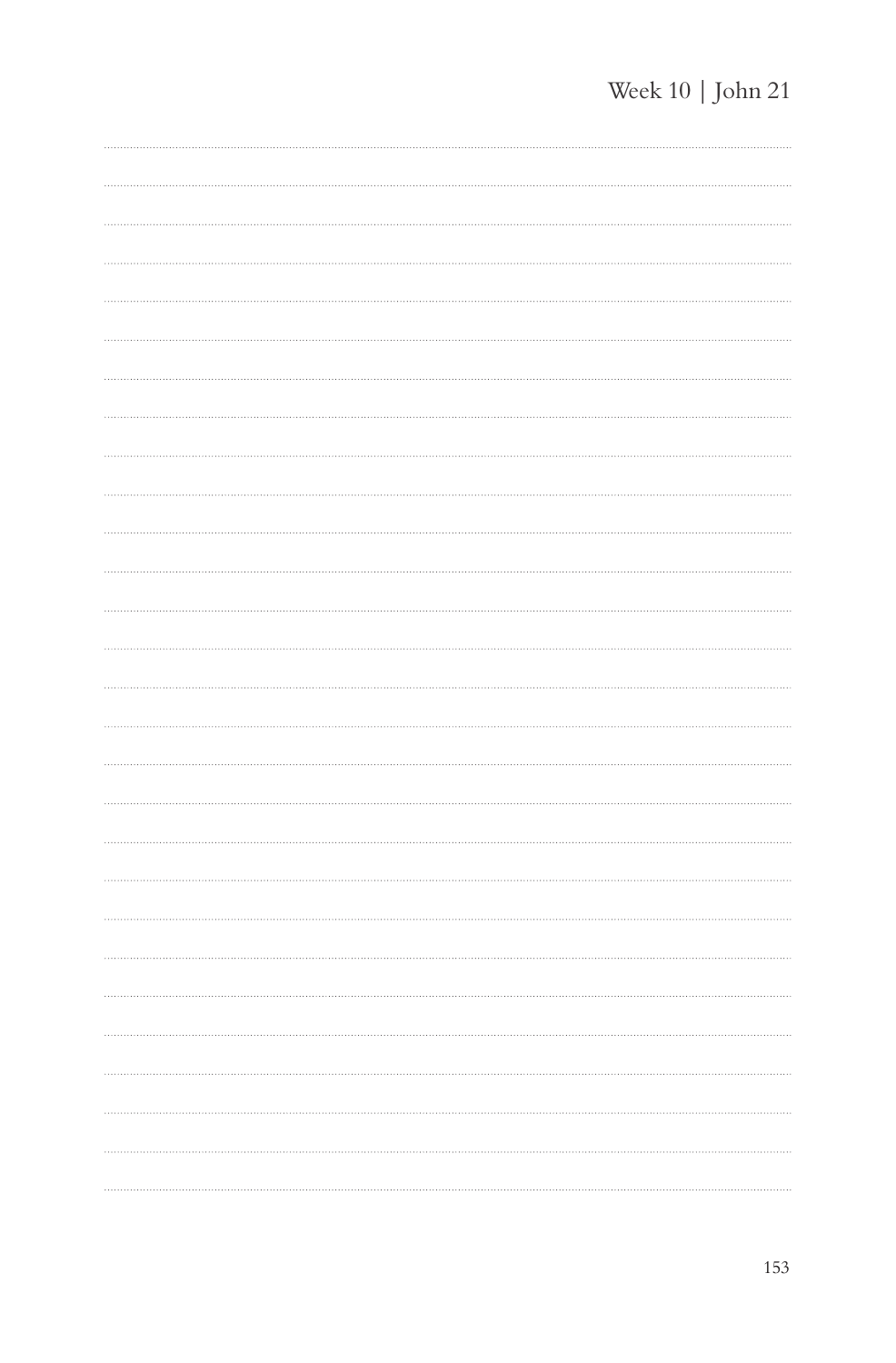- The disciples have had the craziest past few months. What do you think it was like to return to a normal, everyday activity like making breakfast? What did this look like after journeying all they've been through with Jesus?
- What does it look like to rely on Jesus instead of ourselves? Is there a difference between relying on Him for physical needs or spiritual needs?

### SECTION 2

Last time we read about Jesus feeding the disciples and preparing them a breakfast they wouldn't forget. Here again we saw Jesus taking what they offered and multiplying it, turning what first looked like a no-catch morning (or some fishing phrase) and making it into a feast with one simple instruction. He took their effort that seemed useless and then delivered another gift in abundance. And then he gave just a simple invitation: come and eat.

#### REREAD THE PASSAGE FROM SECTION 1 (JOHN 21:1-14)

- What do you think they talked about at breakfast?
- Read the passage over again and focus on Peter-what do you think he was feeling? Think about the last time Peter interacted with Jesus-what happened?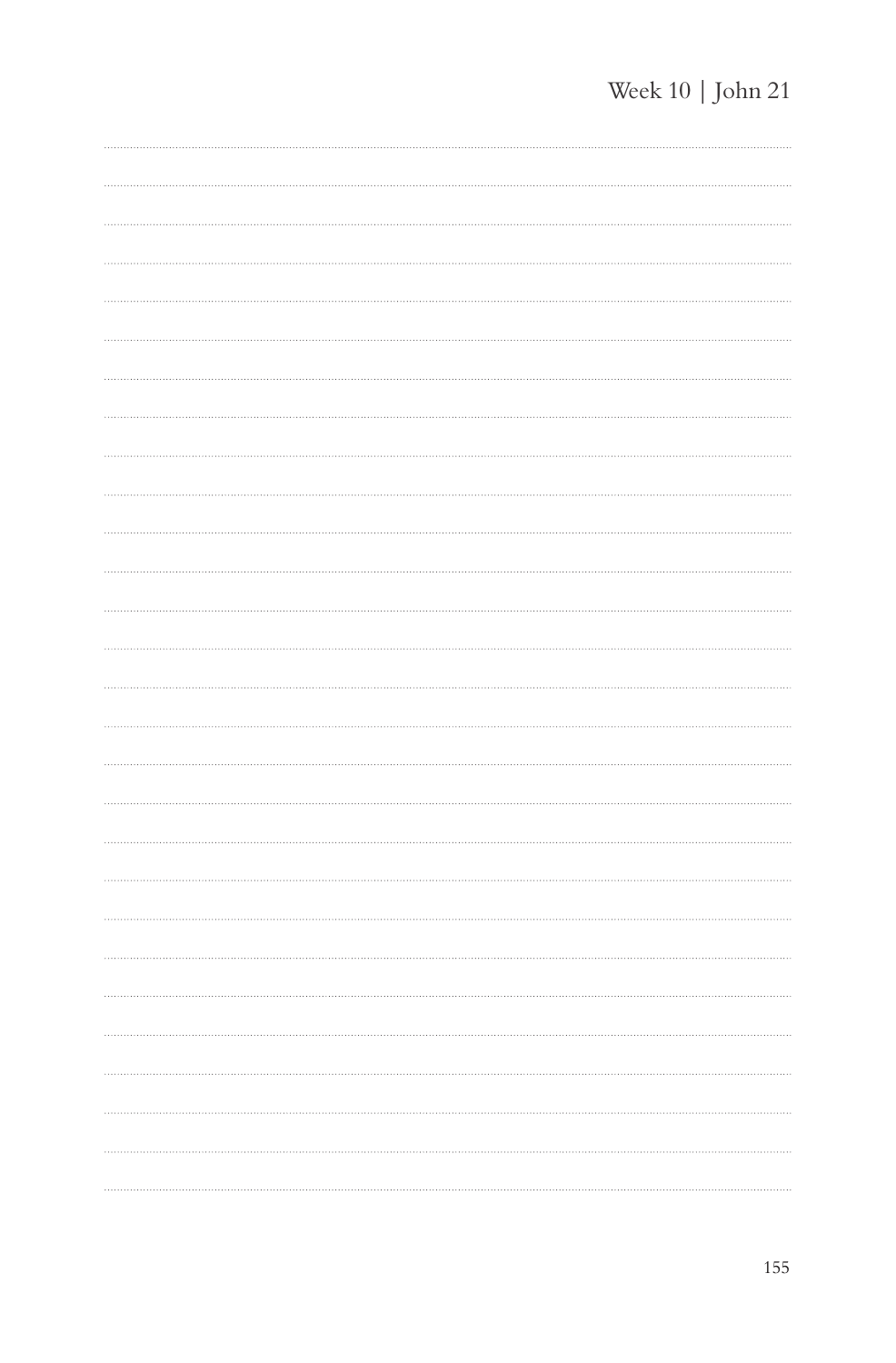### SECTION 3 | JOHN 21:15-19

On Day 2, we re-read the first part of the story and focused in on Peter. Here, Jesus asks Peter three different times if he loves him. These three questions correspond to the three times Peter denied Jesus before the crucifixion earlier in John's gospel.

15 After breakfast Jesus asked Simon Peter, "Simon son of John, do you love me more than these?" "Yes, Lord," Peter replied, "you know I love you." "Then feed my lambs," Jesus told him.

<sup>16</sup> Jesus repeated the question: "Simon son of John, do you love me?" "Yes, Lord," Peter said, "you know I love you." "Then take care of my sheep," Jesus said.

<sup>17</sup> A third time he asked him, "Simon son of John, do you love me?" Peter was hurt that Jesus asked the question a third time. He said, "Lord, you know everything. You know that I love you."

Jesus said, "Then feed my sheep.

<sup>18</sup> "I tell you the truth, when you were young, you were able to do as you liked; you dressed yourself and went wherever you wanted to go. But when you are old, you will stretch out your hands, and others will dress you and take you where you don't want to go." 19 Jesus said this to let him know by what kind of death he would glorify God. Then Jesus told him, "Follow me."

How do you think Peter felt before this scene, knowing he'd denied knowing Jesus at the crucifixion? What do you think Jesus is trying to make Peter feel here?

Does this interaction between Peter and Jesus make you think of an interaction you might have had with God?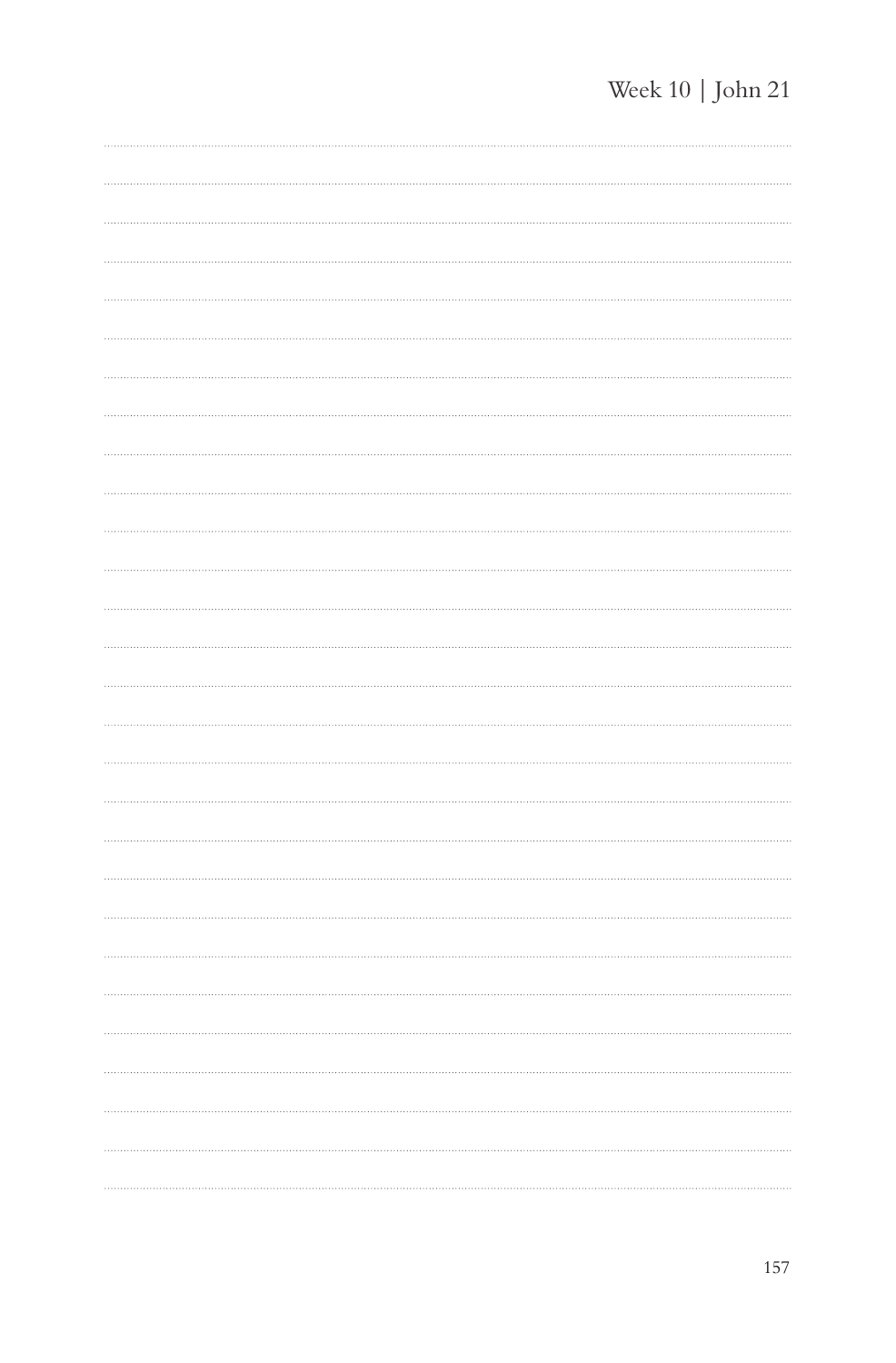Do you believe God can use you? What have you done that you think disqualifies you from being essential to the mission of Christ?

What does Jesus mean when he says to "feed my sheep?" How are you also called to feed Christ's sheep?

## GROUP TIME

#### WEEK 10 - A BETTER PORTION

This week is different. Instead of normal group time, we're going to accept Jesus's invitation to come and eat. Everyone pitch in and bring something to the table...literally! Set aside your phones and be present to your group. There will be some fun and merriment, yes, but you'll also have a conversation reflecting back on your year together.

#### JOHN 21:1-19

<sup>1</sup> Later, Jesus appeared again to the disciples beside the Sea of Galilee. This is how it happened. <sup>2</sup> Several of the disciples were there—Simon Peter, Thomas (nicknamed the Twin), Nathanael from Cana in Galilee, the sons of Zebedee, and two other disciples.

3 Simon Peter said, "I'm going fishing." "We'll come, too," they all said. So they went out in the boat, but they caught nothing all night. 4 At dawn Jesus was standing on the beach, but the disciples couldn't see who he was. 5 He called out, "Fellows, have you caught any fish?"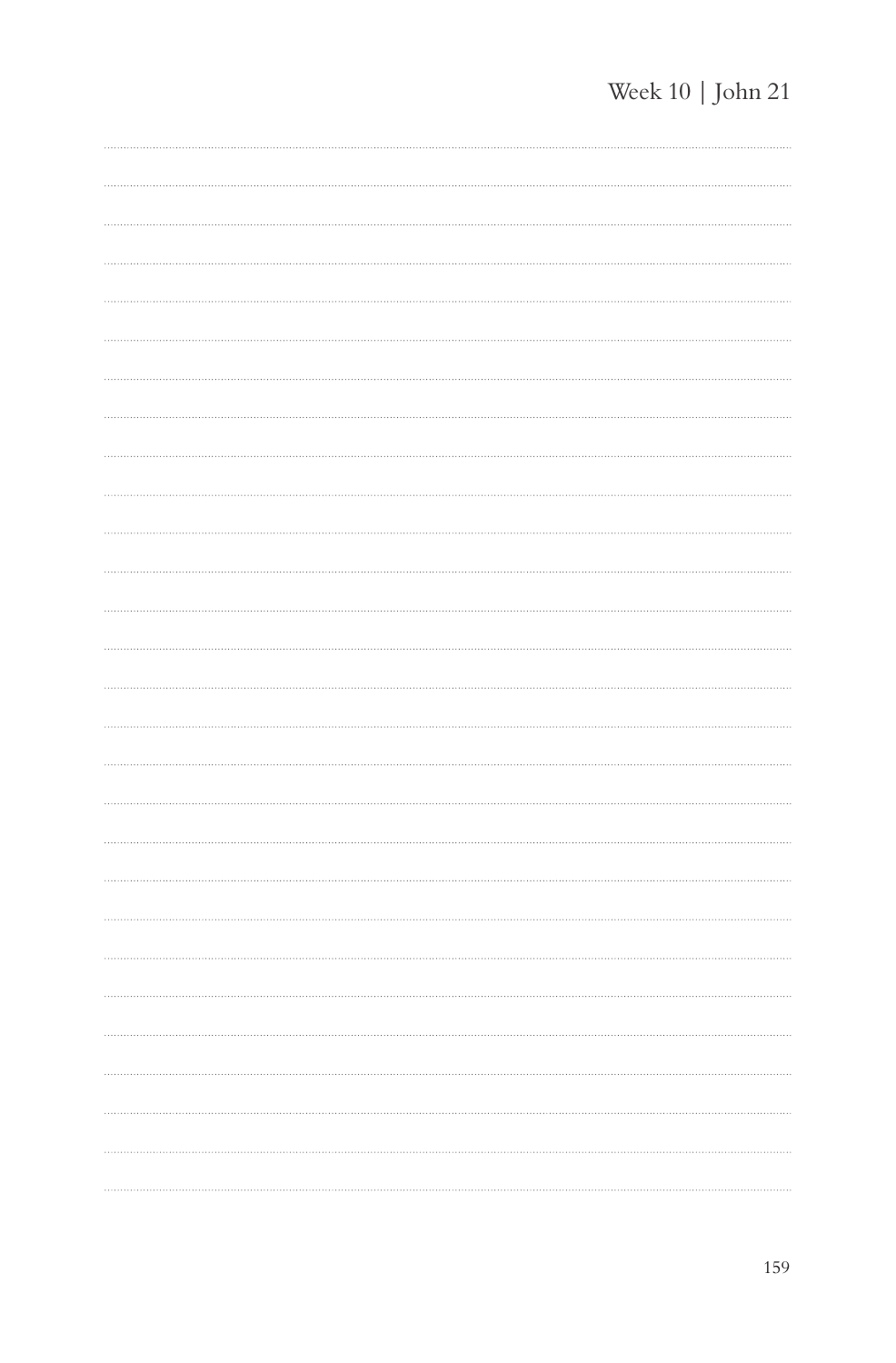"No," they replied. 6 Thent he said, "Throw out your net on the righthand side of the boat, and you'll get some!" So they did, and they couldn't haul in the net because there were so many fish in it. <sup>7</sup> Then the disciple Jesus loved said to Peter, "It's the Lord!" When Simon Peter heard that it was the Lord, he put on his tunic (for he had stripped for work), jumped into the water, and headed to shore. <sup>8</sup>The others stayed with the boat and pulled the loaded net to the shore, for they were only about a hundred yards from shore. <sup>9</sup>When they got there, they found breakfast waiting for them—fish cooking over a charcoal fire, and some bread. 10 "Bring some of the fish you've just caught," Jesus said. 11 So Simon Peter went aboard and dragged the net to the shore. There were 153 large fish, and yet the net hadn't torn. 12 "Now come and have some breakfast!" Jesus said. None of the disciples dared to ask him, "Who are you?" They knew it was the Lord. 13 Then Jesus served them the bread and the fish. 14 This was the third time Jesus had appeared to his disciples since he had been raised from the dead.

<sup>15</sup> After breakfast Jesus asked Simon Peter, "Simon son of John, do you love me more than these?" "Yes, Lord," Peter replied, "you know I love you." "Then feed my lambs," Jesus told him.

<sup>16</sup> Jesus repeated the question: "Simon son of John, do you love me?" "Yes, Lord," Peter said, "you know I love you." "Then take care of my sheep," Jesus said. 17 A third time he asked him, "Simon son of John, do you love me?" Peter was hurt that Jesus asked the question a third time. He said, "Lord, you know everything. You know that I love you." Jesus said, "Then feed my sheep. 18 "I tell you the truth, when you were young, you were able to do as you liked; you dressed yourself and went wherever you wanted to go. But when you are old, you will stretch out your hands, and others will dress you and take you where you don't want to go." 19 Jesus said this to let him know by what kind of death he would glorify God. Then Jesus told him, "Follow me."